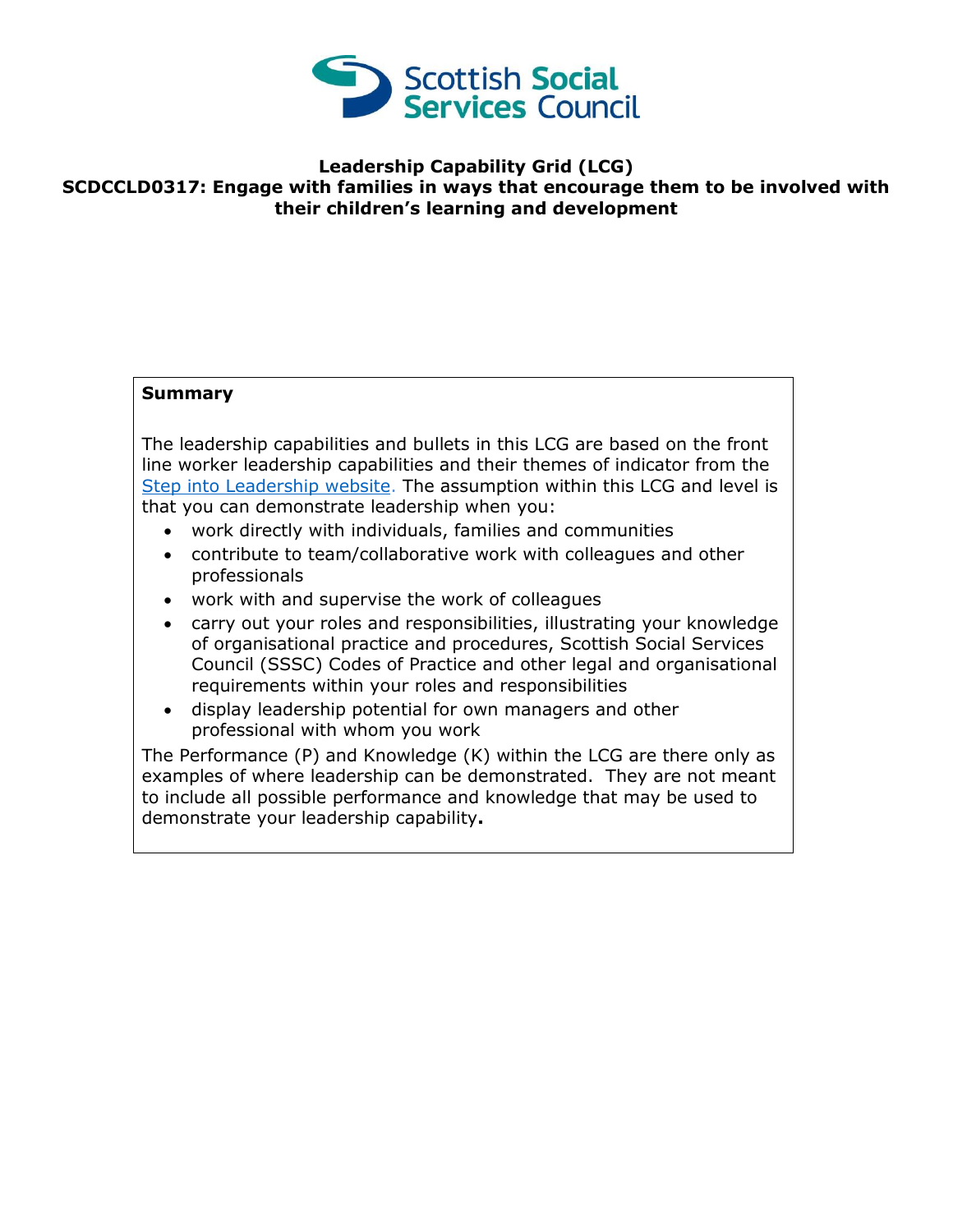

## **Leadership Capability Grid (LCG) SCDCCLD0317: Engage with families in ways that encourage them to be involved with their children's learning and development**

| Leadership<br>capabilities         | When engaging with families in ways that encourage them to be<br>involved with their children's learning and development you can<br>demonstrate leadership capabilities by:                                                                 |
|------------------------------------|---------------------------------------------------------------------------------------------------------------------------------------------------------------------------------------------------------------------------------------------|
| <b>Vision</b>                      | Providing a vision for those with whom you work and your organisation when                                                                                                                                                                  |
|                                    | you:<br>• See how best to make a difference when providing active support<br>$(P1, 5, 6, 7, 8, 9, 10, 13, 14, 15; K11, 12, 14, 16, 17, 43)$                                                                                                 |
|                                    | • Communicate and promote ownership of the vision when working with others<br>$(P1, 5, 7, 8, 9, 10, 13, 14, 15; K14, 16, 17, 20)$ and when recording and reporting<br>(P16; K35, 36, 37)                                                    |
|                                    | • Promote social service values through active participation and<br>personalisation (P1,5,8,9,10,13,14,15; K11,2,11,13,16-19,31,33,39 ) when<br>working with others ( $P7$ ; K9,17) and when recording and reporting ( $P16$ ;<br>$K35-37)$ |
|                                    | • See the bigger picture when demonstrating knowledge and practice of<br>organisational, local and national policies and procedures (P18; K6,35-37)                                                                                         |
| Self-                              | Displaying self leadership when you:                                                                                                                                                                                                        |
| leadership                         | Demonstrate and adapt leadership in response to changing needs and<br>$\bullet$<br>preferences (P14,15; K11,16,17) and overcoming barriers (P4,12;<br>K18, 39, 40)                                                                          |
|                                    | • Improve own leadership when you seek advice $(P19; K20, 27, 28)$                                                                                                                                                                          |
|                                    | • Demonstrate and promote resilience when adapting practice and overcoming<br>barriers (P12,19; K2,4,39,42)                                                                                                                                 |
|                                    | • Challenge discrimination and oppression $(P4, 12; K1, 2, 39)$                                                                                                                                                                             |
| <b>Motivating</b><br>and inspiring | Motivating and inspiring others when you:<br>Inspire people by personal example $(P5,7,8,9,10,13; K14,17)$<br>• Recognise and value the contribution of others $(P2,3,7,10,13,14,15;$<br>K9, 10, 17, 20)                                    |
|                                    | • Support the creation of a learning and performance culture $(P6,8,9,13,19;$<br>K16, 17, 18, 20, 28                                                                                                                                        |
| <b>Empowering</b>                  | Empowering people when you:                                                                                                                                                                                                                 |
|                                    | Enable leadership at all levels (P7,13,14,15; K8,9,16,17)                                                                                                                                                                                   |
|                                    | Support the creation of a knowledge and management culture by seeking<br>and providing information to enable understanding $(P2,3,5,6,13,14,15,19;$<br>K16, 17, 25, 28)                                                                     |
|                                    | Promote professional autonomy $(P8, 9, 10, 13, 19; K25, 28, 43)$                                                                                                                                                                            |